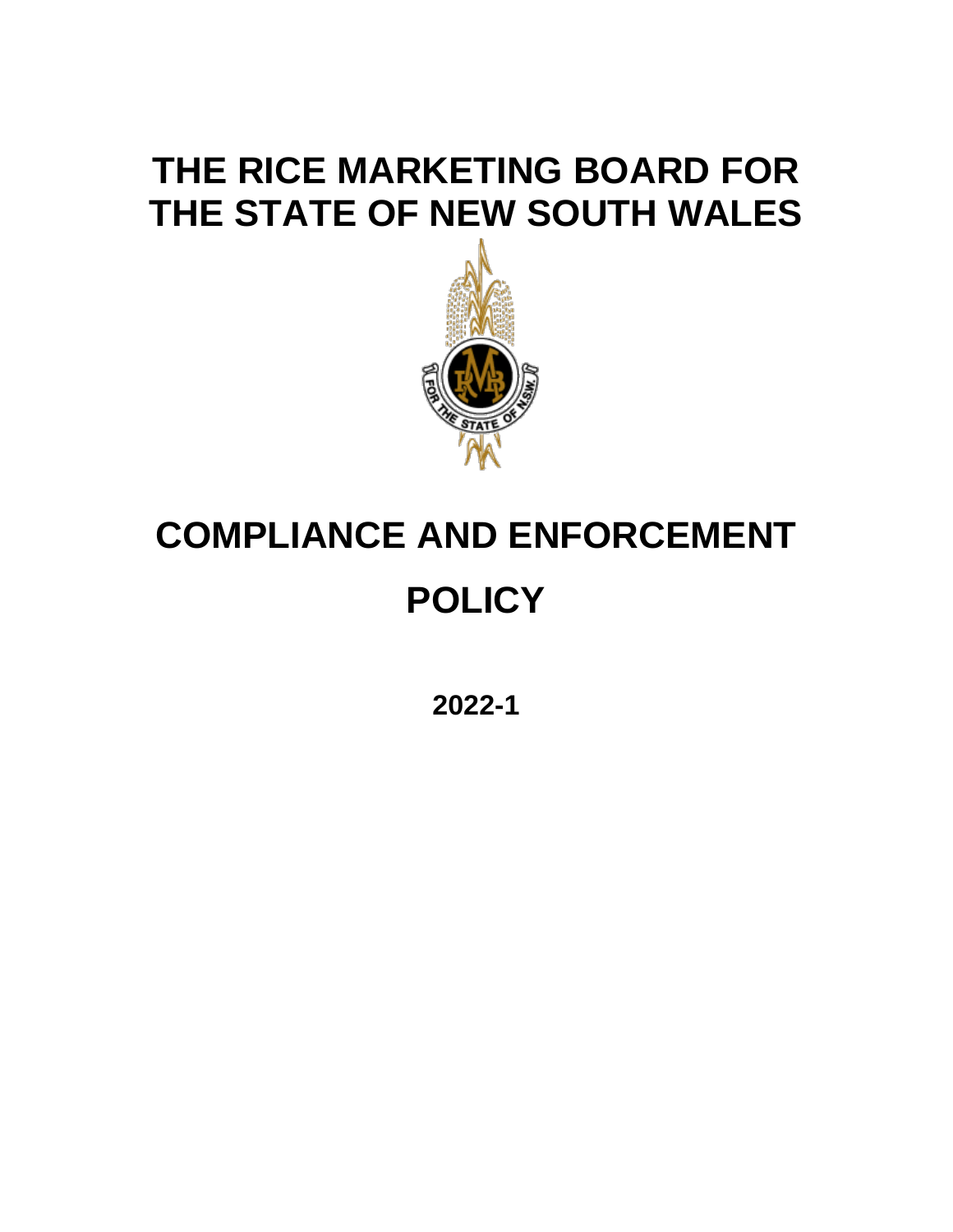### **THE RICE MARKETING BOARD FOR THE STATE OF NEW SOUTH WALES COMPLIANCE AND ENFORCEMENT POLICY**

#### **Background**

Under Section 56 of the *Rice Marketing Act 1983* ('the Act'), all rice grown in NSW is divested from the producers and becomes vested in and the property of the Rice Marketing Board for the state of New South Wales ('The Board'). An exemption applies under Section 57 of the Act for authorised buyers that are licensed by the Board.

The Board currently has authorised buyers of rice as listed on the Board's website [www.rmbnsw.org.au.](http://www.rmbnsw.org.au/) An authorised buyer is authorised to purchase rice, on the authorised buyer's own account, from a producer of NSW rice. Section 51 of the Act outlines the conditions of appointment of an authorised buyer.

The conditions of appointment of an authorised buyer include a condition prohibiting, except with the Board's written approval, any sale or supply to persons outside Australia of any commodity purchased by the authorised buyer. The Board has licensed one of the authorised buyers as the Sole and Exclusive Exporter of NSW rice.

#### **Purpose of policy**

The purpose of this policy is to outline the Board's approach to compliance with the requirements and enforcement of the rules contained in the Act:

- 1. For growers of NSW rice to sell only to an Authorised Buyer;
- 2. For authorised buyers; and
- 3. For those who export NSW rice, other than the holder of the Sole and Exclusive Export Licence.

#### **Definitions**

"Authorised person" means a person authorised by the Minister under Section 136 of the Act.

"Commodity" means a primary product, grade or class of a primary product, declared to be a product by a proclamation in force under Part 2 or Part 4 of the Act.

"Primary product" includes any grain or cereal produced in New South Wales. "Rice" means the commodity rice in its original unprocessed form.

#### **Offences**

A NSW rice grower who supplies, sells or delivers any of the NSW rice vested in the Board to a person other than the Board or an authorised agent or authorised buyer, is guilty of an offence (Section 60(2) of the Act). Maximum penalty is 200 units (Section 155(2) of the Act).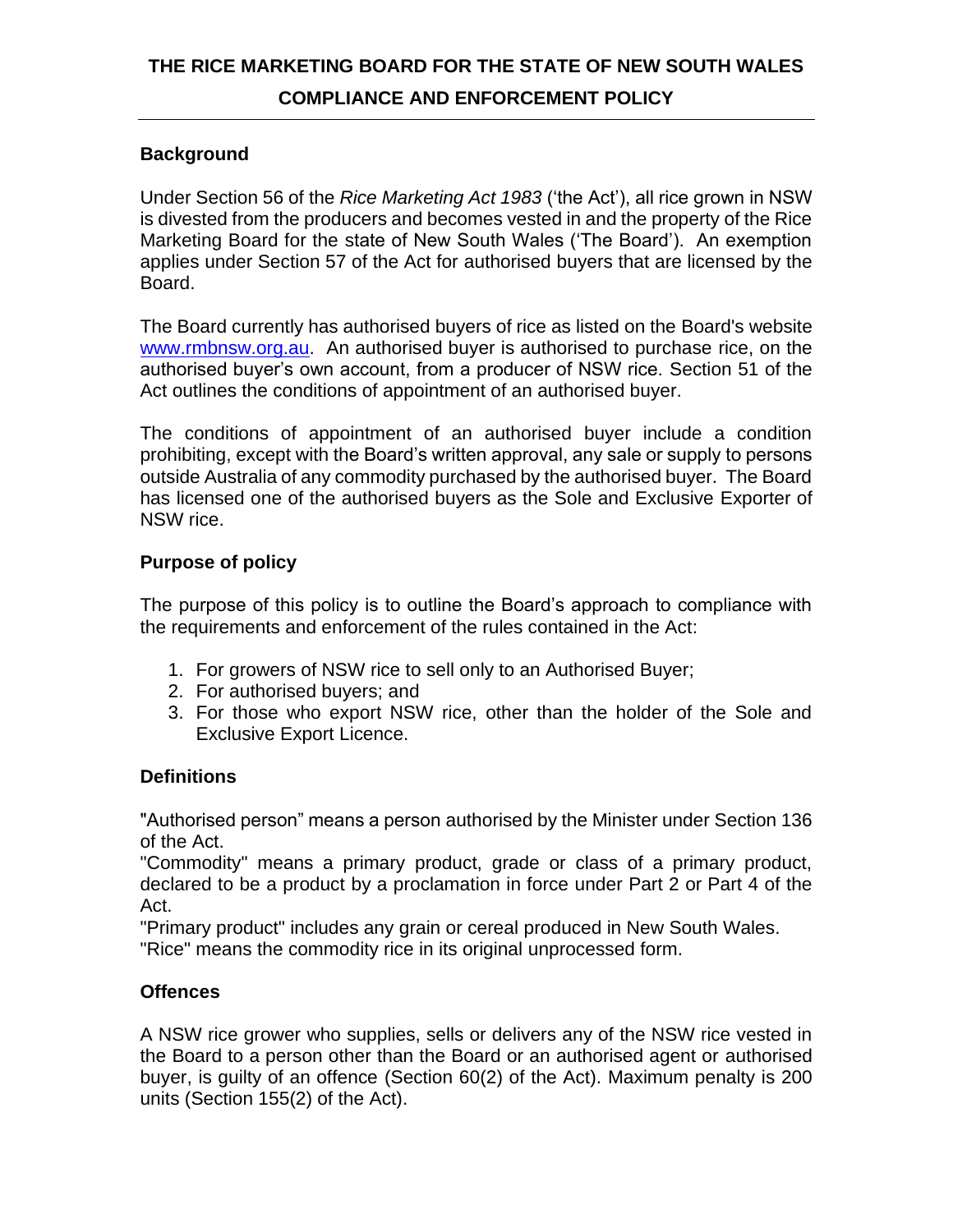A person who buys or receives any of the NSW rice that is supplied, sold or delivered, is guilty of an offence (Section 60(3) of the Act). Maximum penalty 200 units (Section 155(2) of the Act).

An authorised buyer who contravenes a condition of appointment is guilty of an offence. Maximum penalty 2,000 units (Section 51A(5) of the Act).

An authorised buyer who sells or supplies NSW rice in contravention of a condition of appointment is guilty of an offence. Maximum penalty 2,000 units (Section 51A(6) of the Act).

A person who sells or supplies NSW rice to a person outside Australia is guilty of an offence. Maximum penalty 2,000 units (Section 51B(1) of the Act).

The current amount payable for an individual who has been found guilty of an offence in NSW is \$110 per unit.

#### **Compliance strategies**

The Board has two primary methods for initiating investigation of compliance with the Act, through an annual crop audit and by examination of export records.

For information about the Crop Audit, please refer to the Crop Auditing Policy.

The Board has access to export records and each month it examines rice exports for potential breaches of the Act.

#### **Enforcement strategies**

The Board is committed to ensuring that enforcement actions are consistent, fair and based on best practice.

On identification of a potential breach, the Board will contact the potential offender for more information, at all times maintaining a professional attitude.

Documentary evidence may be obtained. Section 137 of the Act allows the Board, by notice in writing, to require a person to furnish such information relating to any primary product as specified in the notice. A notice to furnish information under Section 137 may be provided requiring production of information.

Section 138(1) of the Act provides that a member of the police force or an authorised person may enter any premises where they have reasonable grounds to believe that any of the NSW rice is stored, or any accounts, documents, books or papers are kept.

An authorised person, under Section 138(6) of the Act, may:

- search for and inspect the NSW rice;
- demand production of accounts, documents, books or papers relating to the NSW rice;
- search for, inspect, take extracts from and make copies of any accounts, documents, books or papers relating to the NSW rice;